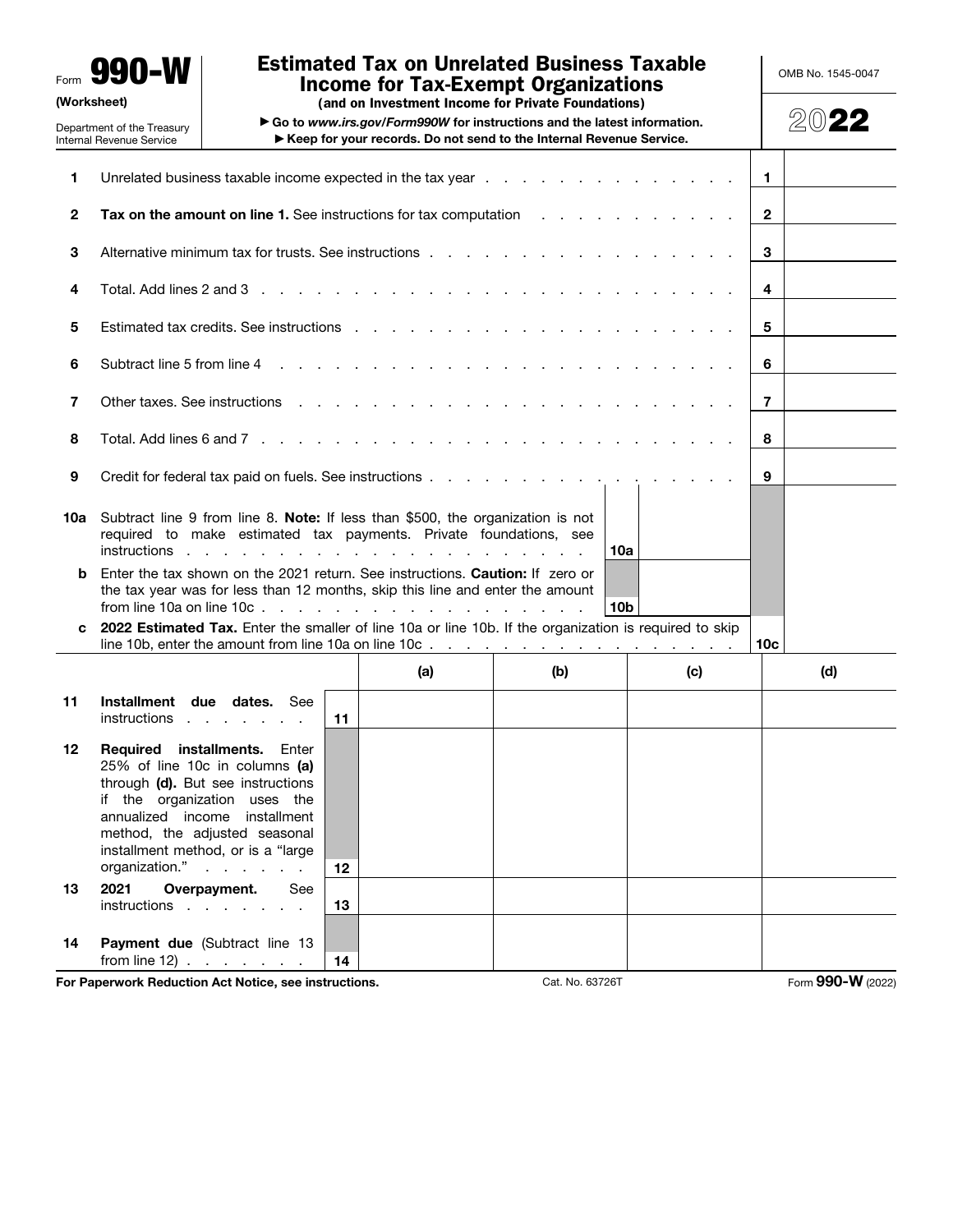## Schedule A Required Installments Using the Annualized Income Installment Method and/or the Adjusted Seasonal Installment Method Under Section 6655(e)

Note: See the instructions for Schedule A. An organization that expects its income to vary during the year may want to complete Schedule A to determine whether it may be able to lower the amount of one or more required installments. Complete each column of this schedule in its entirety before going to the next column.

|              | Part I-Annualized Income Installment Method                                                                                        |                 | (a)                | (b)               | (c)               | (d)                |
|--------------|------------------------------------------------------------------------------------------------------------------------------------|-----------------|--------------------|-------------------|-------------------|--------------------|
|              |                                                                                                                                    |                 | First              | First             | First             | First              |
| 1.           | Annualization period. See instructions.                                                                                            | 1.              | months             | months            | months            | months             |
| $\mathbf{2}$ | Enter taxable income for each annualization period. See                                                                            |                 |                    |                   |                   |                    |
|              | instructions for the treatment of extraordinary items.                                                                             | $\mathbf{2}$    |                    |                   |                   |                    |
| 3            | Annualization amounts. See instructions.                                                                                           | 3               |                    |                   |                   |                    |
|              |                                                                                                                                    |                 |                    |                   |                   |                    |
| 4а           | Annualized taxable income. Multiply line 2 by line 3.                                                                              | 4a              |                    |                   |                   |                    |
|              |                                                                                                                                    |                 |                    |                   |                   |                    |
| b            | Extraordinary items. See instructions.                                                                                             | 4 <sub>b</sub>  |                    |                   |                   |                    |
|              |                                                                                                                                    |                 |                    |                   |                   |                    |
| c<br>5       | Add lines 4a and 4b.<br>Figure the tax on the amount in each column on line 4c in                                                  | 4c              |                    |                   |                   |                    |
|              | the same manner as you figured Form 990-W, line 2.                                                                                 | 5               |                    |                   |                   |                    |
| 6            | Enter alternative minimum tax and other taxes for each                                                                             |                 |                    |                   |                   |                    |
|              | annualization period. See instructions.                                                                                            | 6               |                    |                   |                   |                    |
|              |                                                                                                                                    |                 |                    |                   |                   |                    |
| 7            | Total tax. Add lines 5 and 6.                                                                                                      | 7               |                    |                   |                   |                    |
| 8            | For each period, enter the same type of credits as allowed                                                                         |                 |                    |                   |                   |                    |
| 9            | on Form 990-W, lines 5 and 9. See instructions.<br>Total tax after credits. Subtract line 8 from line 7. If zero or                | 8               |                    |                   |                   |                    |
|              | less, enter -0-.                                                                                                                   | 9               |                    |                   |                   |                    |
| 10           | Applicable percentage                                                                                                              | 10              | 25%                | 50%               | 75%               | 100%               |
|              |                                                                                                                                    |                 |                    |                   |                   |                    |
| 11           | Multiply line 9 by line 10.                                                                                                        | 11              |                    |                   |                   |                    |
| 12           | Total of all preceding columns of line 40. See instructions.                                                                       | 12              |                    |                   |                   |                    |
| 13           | Annualized income installments. Subtract line 12 from                                                                              |                 |                    |                   |                   |                    |
|              | line 11. If zero or less, enter -0-.                                                                                               | 13              |                    |                   |                   |                    |
|              | Part II-Adjusted Seasonal Installment Method                                                                                       |                 |                    |                   |                   |                    |
|              | Caution: Use this method only if the base period percentage for any 6 consecutive months is at least 70%. See the instructions for |                 |                    |                   |                   |                    |
|              | Schedule A, Part II, for more information.                                                                                         |                 | (a)                | (b)               | (c)               | (d)                |
| 14           | Enter taxable income for the following periods.                                                                                    |                 | First 3*<br>months | First 5<br>months | First 8<br>months | First 11<br>months |
|              |                                                                                                                                    |                 |                    |                   |                   |                    |
| а            | Tax year beginning in 2019                                                                                                         | 14a             |                    |                   |                   |                    |
|              |                                                                                                                                    |                 |                    |                   |                   |                    |
| b            | Tax year beginning in 2020                                                                                                         | 14 <sub>b</sub> |                    |                   |                   |                    |
|              |                                                                                                                                    |                 |                    |                   |                   |                    |
| c            | Tax year beginning in 2021                                                                                                         | 14 <sub>c</sub> |                    |                   |                   |                    |
| 15           | Enter taxable income for each period for the tax year<br>beginning in 2022. See instructions for the treatment of                  |                 |                    |                   |                   |                    |
|              | extraordinary items.                                                                                                               | 15              |                    |                   |                   |                    |
|              |                                                                                                                                    |                 | First 4**          | First 6           | First 9           | Entire year        |
| 16           | Enter taxable income for the following periods.                                                                                    |                 | months             | months            | months            |                    |
|              |                                                                                                                                    |                 |                    |                   |                   |                    |
| a            | Tax year beginning in 2019                                                                                                         | 16a             |                    |                   |                   |                    |
| b            | Tax year beginning in 2020                                                                                                         | 16 <sub>b</sub> |                    |                   |                   |                    |
|              |                                                                                                                                    |                 |                    |                   |                   |                    |
| с            | Tax year beginning in 2021                                                                                                         | 16c             |                    |                   |                   |                    |

\* First 4 months for private foundations

\*\* First 5 months for private foundations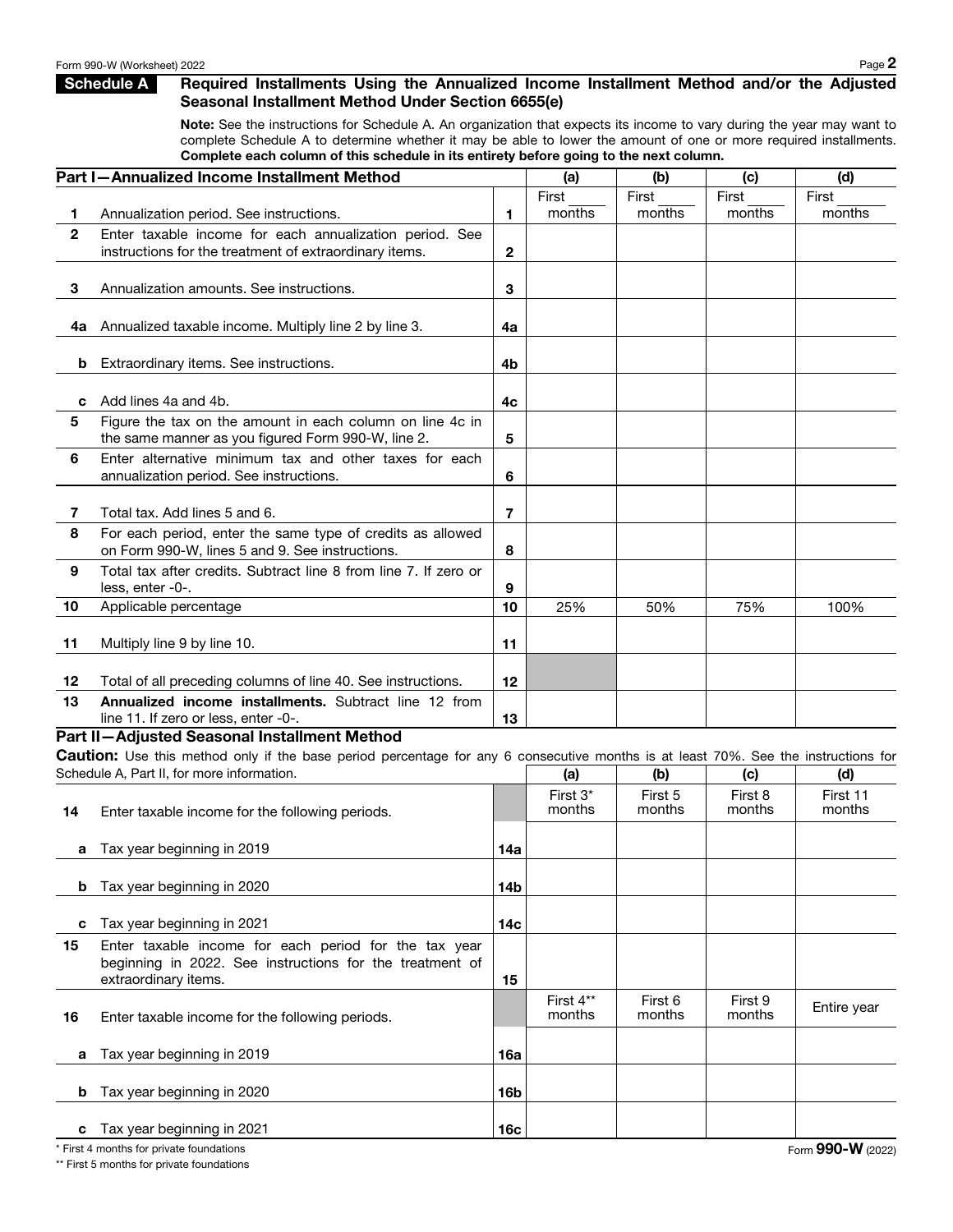|     |                                                                                                                                                |                 | (a)               | (b)               | (c)               | (d)         |
|-----|------------------------------------------------------------------------------------------------------------------------------------------------|-----------------|-------------------|-------------------|-------------------|-------------|
|     |                                                                                                                                                |                 | First 4<br>months | First 6<br>months | First 9<br>months | Entire year |
| 17  | Divide the amount in each column on line 14a by the amount<br>on line 16a, column (d).                                                         | 17              |                   |                   |                   |             |
| 18  | Divide the amount in each column on line 14b by the amount<br>on line 16b, column (d).                                                         | 18              |                   |                   |                   |             |
| 19  | Divide the amount in each column on line 14c by the amount<br>on line 16c, column (d).                                                         | 19              |                   |                   |                   |             |
| 20  | Add lines 17 through 19.                                                                                                                       | 20              |                   |                   |                   |             |
| 21  | Divide line 20 by 3.0.                                                                                                                         | 21              |                   |                   |                   |             |
| 22a | Divide line 15 by line 21.                                                                                                                     | 22a             |                   |                   |                   |             |
| b   | Extraordinary items. See instructions.                                                                                                         | 22 <sub>b</sub> |                   |                   |                   |             |
| c   | Add lines 22a and 22b.                                                                                                                         | 22c             |                   |                   |                   |             |
| 23  | Figure the tax on the amount on line 22c in the same manner<br>as figured on Form 990-W, line 2.                                               | 23              |                   |                   |                   |             |
| 24  | Divide the amount on line 16a, columns (a) through (c) by the<br>amount on line 16a, column (d).                                               | 24              |                   |                   |                   |             |
| 25  | Divide the amount on line 16b, columns (a) through (c) by the<br>amount on line 16b, column (d).                                               | 25              |                   |                   |                   |             |
| 26  | Divide the amount on line 16c, columns (a) through (c) by the<br>amount on line 16c, column (d).                                               | 26              |                   |                   |                   |             |
| 27  | Add lines 24 through 26.                                                                                                                       | 27              |                   |                   |                   |             |
| 28  | Divide line 27 by 3.0.                                                                                                                         | 28              |                   |                   |                   |             |
| 29  | Multiply line 23, columns (a) through (c) by line 28, columns<br>(a) through (c). In column (d), enter the amount from line 23,<br>column (d). | 29              |                   |                   |                   |             |
| 30  | Enter any alternative minimum tax and other taxes for each<br>payment period. See instructions.                                                | 30              |                   |                   |                   |             |
| 31  | Total tax. Add lines 29 and 30.                                                                                                                | 31              |                   |                   |                   |             |
| 32  | For each period, enter the same type of credits as allowed<br>on Form 990-W, lines 5 and 9. See instructions.                                  | 32              |                   |                   |                   |             |
| 33  | Total tax after credits. Subtract line 32 from line 31. If zero or<br>less, enter -0-.                                                         | 33              |                   |                   |                   |             |
| 34  | Total of all preceding columns of line 40. See instructions.                                                                                   | 34              |                   |                   |                   |             |
| 35  | Adjusted seasonal installments. Subtract line 34 from line<br>33. If zero or less, enter -0-.                                                  | 35              |                   |                   |                   |             |

Form 990-W (2022)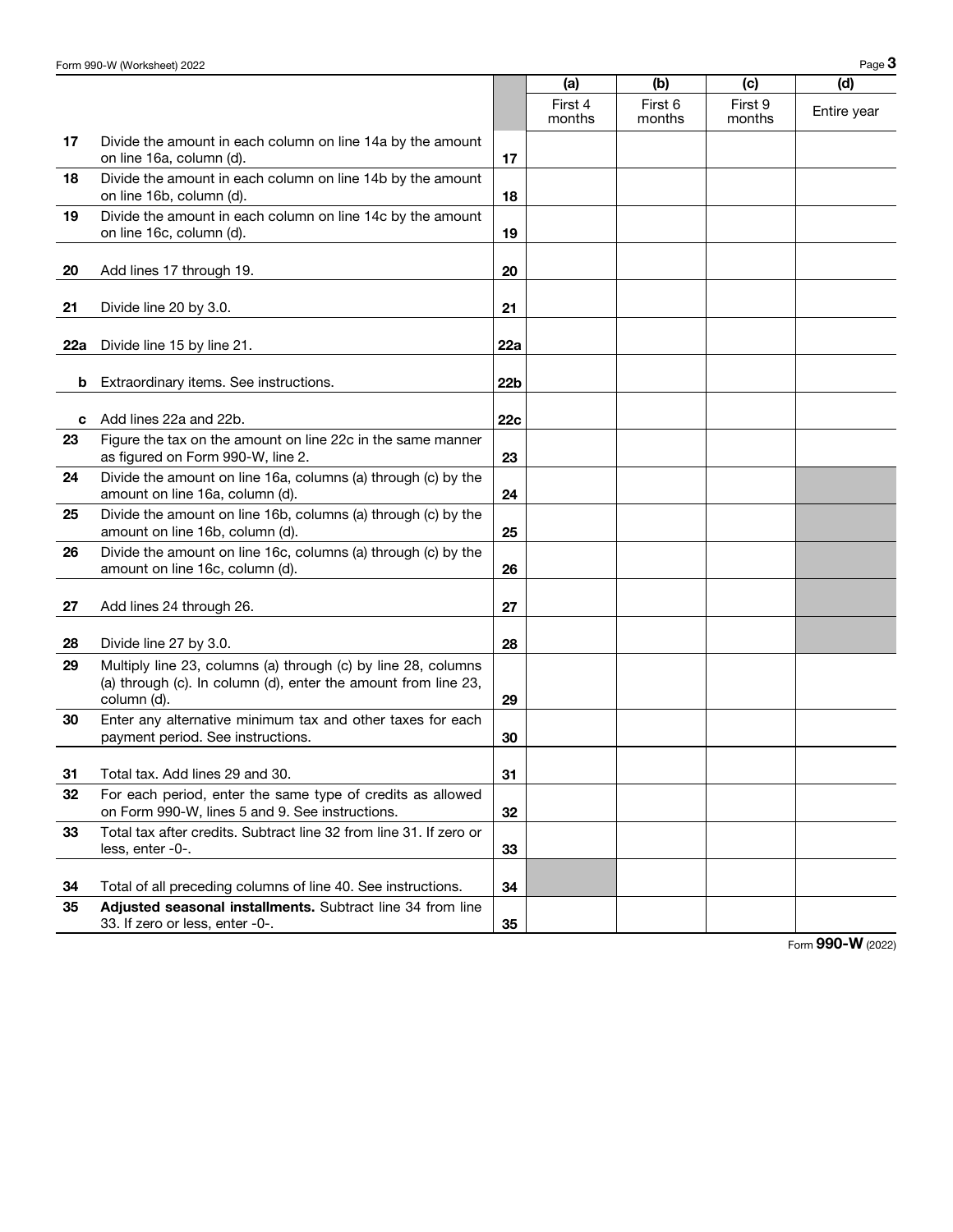## Part III—Required Installments

|    |                                                                                                                                                                                                                           |    | (a)                | (b)                | (c)                | (d)                |
|----|---------------------------------------------------------------------------------------------------------------------------------------------------------------------------------------------------------------------------|----|--------------------|--------------------|--------------------|--------------------|
|    |                                                                                                                                                                                                                           |    | 1st<br>installment | 2nd<br>installment | 3rd<br>installment | 4th<br>installment |
| 36 | If only one of the earlier parts was completed, enter the<br>amounts in each column from line 13 or line 35. If both parts<br>were completed, enter the smaller of the amounts in each<br>column from line 13 or line 35. | 36 |                    |                    |                    |                    |
| 37 | Divide the amount on Form 990-W, line 10c, by 4.0 and<br>enter the result in each column.                                                                                                                                 | 37 |                    |                    |                    |                    |
| 38 | Subtract line 40 of the preceding column from line 39 of the<br>preceding column and enter here.                                                                                                                          | 38 |                    |                    |                    |                    |
| 39 | Add lines 37 and 38.                                                                                                                                                                                                      | 39 |                    |                    |                    |                    |
| 40 | <b>Required installments.</b> Enter the smaller of line 36 or line<br>39 here and on Form 990-W, line 12.                                                                                                                 | 40 |                    |                    |                    |                    |

Section references are to the Internal Revenue Code unless otherwise noted.

## Future Developments

For the latest information about developments related to Form 990-W and its instructions, such as legislation enacted after they were published, go to *www.irs.gov/Form990W.*

# General Instructions

## Phone Help

If you have questions and/or need help completing this form, please call 877-829-5500. This toll-free telephone service is available Monday through Friday.

## Who Must Make Estimated Tax Payments

Tax-exempt corporations, tax-exempt trusts, and domestic private foundations subject to tax under section 511, as well as domestic private foundations subject to tax under section 4940, must make estimated tax payments if the total estimated tax for the tax year (Form 990-W, line 10a) is \$500 or more. Use Form 990-W (Worksheet) to figure the organization's estimated tax liability for 2022.

## When To Make Estimated Tax Payments for 2022

For a calendar or fiscal year organization, the payments are due by the 15th day of the 4th (the 5th month for private foundations), 6th, 9th, and 12th months of the tax year. For a calendar year organization, the payments are due by April 18 (April 19, if you live in Maine or Massachusetts), June 15, September 15, and December 15, 2022, except that for a calendar year private foundation, the first payment is due on May 16.

## Underpayment of Estimated Tax

An organization that doesn't pay the estimated tax when due may be charged an underpayment penalty under section 6655, at a rate determined under section 6621(a)(2).

## Overpayment of Estimated Tax

A corporation that has overpaid its estimated tax may apply for a "quick refund" if the overpayment is at least 10% of its estimated income tax liability for the year and is at least \$500. To apply, file Form 4466, Corporation Application for Quick Refund of Overpayment of Estimated Tax, after the end of the corporation's tax year, and no later than the due date for filing the corporation's tax return (not including extensions). Form 4466 must be filed before the corporation files its tax return. For more information, see the Instructions for Form 4466.

## Federal Tax Deposits Must be Made by Electronic Funds Transfer

You must use electronic funds transfer to make all federal deposits (such as deposits of estimated tax, employment tax, and excise tax). Generally, electronic fund transfers are made using the Electronic Federal Tax Payment System (EFTPS). If you don't want to use EFTPS, you can arrange for your tax professional, financial institution, payroll service, or other trusted third party to make deposits on your behalf. Also, you may arrange for your financial institution to initiate a same-day wire payment on your behalf. EFTPS is a free service provided by the Department of Treasury. Services provided by your tax professional, financial institution, payroll service, or other third party may have a fee. To get more information about EFTPS or to enroll in EFTPS, visit *www.eftps.gov* or call 1-800-555-4477. Additional information about EFTPS is available in Pub. 966, Electronic Federal Tax Payment System A Guide to Getting Started.

Deposits on business days only. If a deposit is required to be made on a day that isn't a business day, the deposit is considered timely if it is made by the close of the next business day. A business day is any day other than a Saturday, Sunday, or legal holiday. For example, if a deposit is required to be made on a Friday and Friday is a legal holiday, the deposit will be considered timely if it is made by the following Monday (if that Monday is a business day). The term "legal holiday" include any legal holiday in the District of Columbia.

## Refiguring Estimated Tax

If, after the organization figures and deposits estimated tax, it finds that its tax liability for the year will be more or less than originally estimated, it may have to refigure its required installments. If earlier installments were underpaid, the organization may owe a penalty for underpayment of estimated tax.

An immediate "catch-up" payment should be made to reduce the amount of any penalty resulting from the underpayment of any earlier installments, whether caused by a change in estimate, failure to make a deposit, or a mistake.

# Specific Instructions

## Form 990-W (Worksheet)

Private foundations. Private foundations required to make estimated tax payments for both the excise tax on net investment income and the unrelated business income tax must use a separate worksheet Form 990-W for each tax. Private foundations figuring the estimated tax payment for the excise tax on net investment income should skip lines 1 through 9 of this worksheet. For information on figuring the excise tax on net investment income, see *O. Figuring and Paying Estimated Tax* under *General Instructions,* in the Instructions for Form 990-PF.

All organizations. See Form 990-T, Exempt Organization Business Income Tax Return, and its instructions for information on figuring unrelated business income, deductions, and credits for purposes of completing Form 990-W.

Proxy tax. For purposes of Form 990-W, the estimated tax doesn't include the proxy tax imposed by section 6033(e).

## Line 2—Corporations

Generally, a corporation figures its tax on the amount on Form 990-W, line 1, using the *2022 Tax Computation for Corporations* worksheet shown below.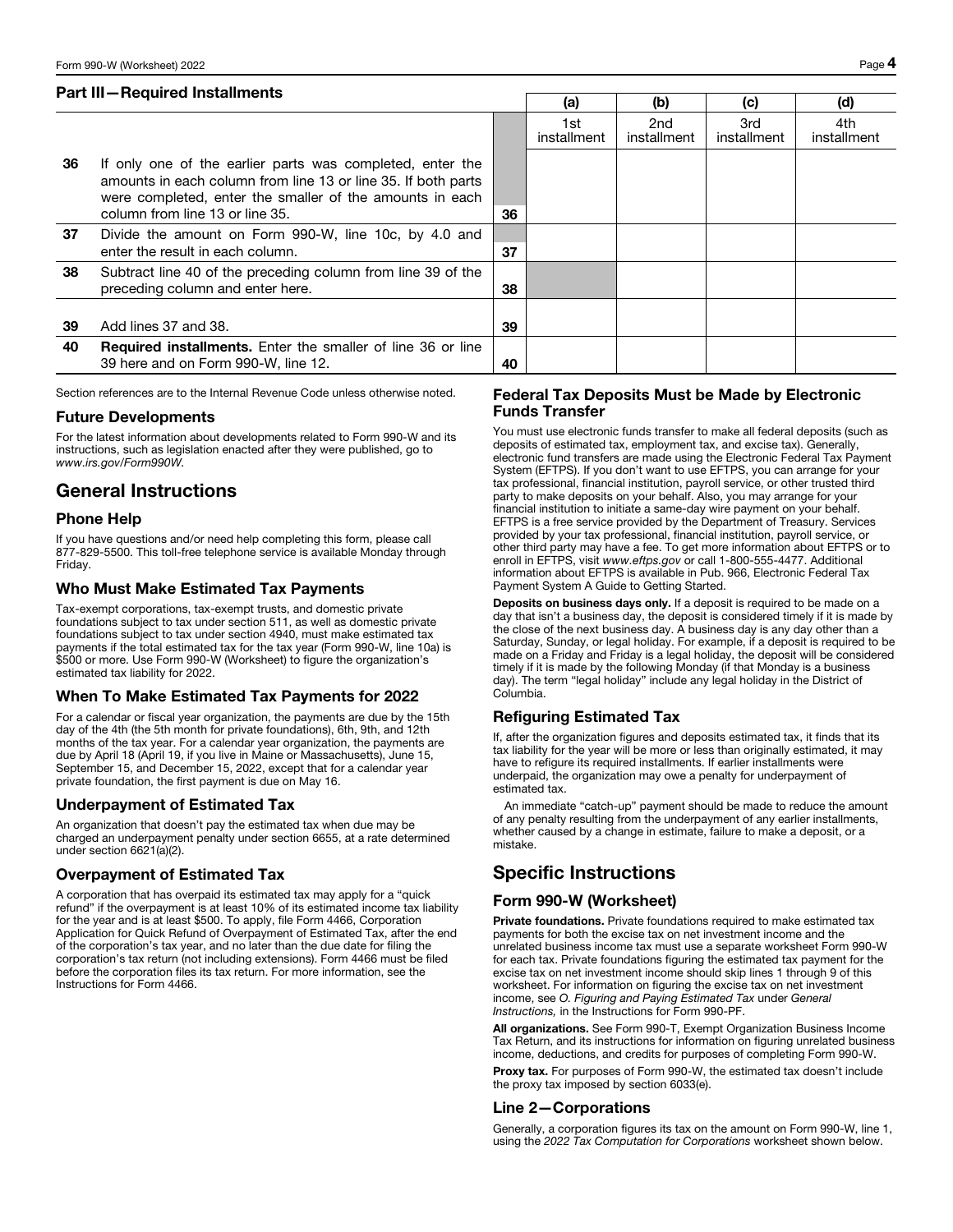## 2022 Tax Computation for Corporations

| 1. Enter taxable income (Form 990-W, line 1)                |  |
|-------------------------------------------------------------|--|
| 2. Enter 21% (0.21) of line 1. Enter this amount on $\vert$ |  |
| Form 990-W, line 2   2                                      |  |

## Line 2—Trusts

Trusts exempt under section 501(a) and trusts that qualify under section 401(a) are taxed at trust rates. A trust figures the tax on the amount on line 1 using the *2022 Tax Rate Schedule for Trusts* (below). If you expect a net long-term capital gain and a net capital gain, you may use the *2022 Tax Computation Worksheet Using Maximum Capital Gains Rates* found in Form 1041-ES.

#### 2022 Tax Rate Schedule for Trusts

| If the amount on<br>Form 990-W, |         |                   |         |
|---------------------------------|---------|-------------------|---------|
| line 1, is:                     |         |                   | Of the  |
|                                 | But not | Enter on          | amount  |
| $Over-$                         | $over-$ | $line 2$ :        | $over-$ |
| $$ -0-$                         | \$2,750 | 10%               | $$ -0-$ |
| 2,750                           | 9.850   | $$275.00 + 24\%$  | \$2,750 |
| 9.850                           | 13,450  | $1,979.00 + 35\%$ | 9.850   |
| 13.450                          |         | $3,239.00 + 37\%$ | 13.450  |

## Line 3

Alternative minimum tax (AMT) is generally the excess of tentative minimum tax over regular tax. Trusts, see Schedule I (Form 1041), Alternative Minimum Tax—Estates and Trusts.

#### Line 5

The estimated tax credits include the sum of any credits allowable against unrelated business income tax (except the credits reported on line 9). See Form 990-T and its instructions for information on the credits that may be taken.

#### Line 7

Other taxes include base erosion minimum tax and the sum of any recaptured tax credits. See Form 990-T and its instructions for information on recapture of tax credits that must be included on this line.

Use this line to report the base erosion minimum tax under section 59A. Section 59A applies to base erosion payments paid or accrued in tax years beginning after December 31, 2017. See the Instructions for Form 8991 to determine if the organization qualifies as an applicable taxpayer under section 59A(e), in which case the base erosion minimum tax will need to be computed and entered on Line 7.

#### Line 9

Complete Form 4136, Credit for Federal Tax Paid on Fuels, if the organization qualifies to take this credit. Also include on line 9 any credit the organization is claiming under section 4682(g)(2) for taxes paid on chemicals used as propellants in metered-dose inhalers.

#### Line 10a

Subtract line 9 from line 8. Private foundations figure the estimated tax by multiplying their estimated net investment income by the 1.39% (0.0139) tax rate. Taxable private foundations and nonexempt charitable trusts treated as private foundations, see *O. Figuring and Paying Estimated Tax* and *Part V. Excise Tax Based on Investment Income (Section 4940(a), 4940(b), or 4948),*  in the Instructions for Form 990-PF for help in figuring the estimated tax. Enter that amount on line 10a. See Form 990-PF, Part V.

Note: If less than \$500, the organization isn't required to make estimated tax payments.

## Line 10b

Figure the organization's 2021 tax the same way you figured line 10a, using the taxes and credits from your 2021 tax return. If you didn't file a return showing a liability for at least some amount of tax for the 2021 tax year, or if your 2021 tax year was less than 12 months, don't complete this line. Instead, enter the amount from line 10a on line 10c. "Large organizations" see the instructions for line 12 below.

#### Line 11

Calendar year taxpayers. Enter 4-18-2022 (4-19-2022, if you live in Maine or Massachusetts), (5-16-2022 for private foundations), 6-15-2022, 9-15-2022, and 12-15-2022, respectively, in columns (a) through (d).

Fiscal year taxpayers. Enter the 15th day of the 4th (5th for private foundations), 6th, 9th, and 12th months of your tax year in columns (a) through (d).

If any date falls on a Saturday, Sunday, or legal holiday, substitute the next business day.

## Line 12

Annualized income installment method and/or adjusted seasonal installment method. If the organization's income is expected to vary during the year because, for example, it operates its business on a seasonal basis, it may be able to lower the amount of one or more required installments by using the annualized income installment method and/or the adjusted seasonal installment method. For example, a shop operated by a museum, which because of its location in an area frequented by tourists receives most of its income during the summer months, may be able to benefit from using one or both of these methods in figuring one or more of its required installments.

To use one or both of these methods, complete Schedule A. If you use Schedule A for any payment due date, you must use it for all payment due dates. To arrive at the amount of each required installment, Schedule A selects the smallest of: (a) the annualized income installment (if applicable), (b) the adjusted seasonal installment (if applicable), or (c) the regular installment under section 6655(d)(1) (increased by any reduction recapture under section 6655(e)(1)(B)).

Large organization. A "large organization" is any tax-exempt corporation or other organization subject to the tax on unrelated business income or any private foundation subject to the section 4940 tax on net investment income, that had, or whose predecessor had, taxable income (net investment income for purposes of the section 4940 tax) of \$1 million or more for any of the 3 tax years immediately preceding the 2022 tax year, or if less, the number of years the corporation has been in existence.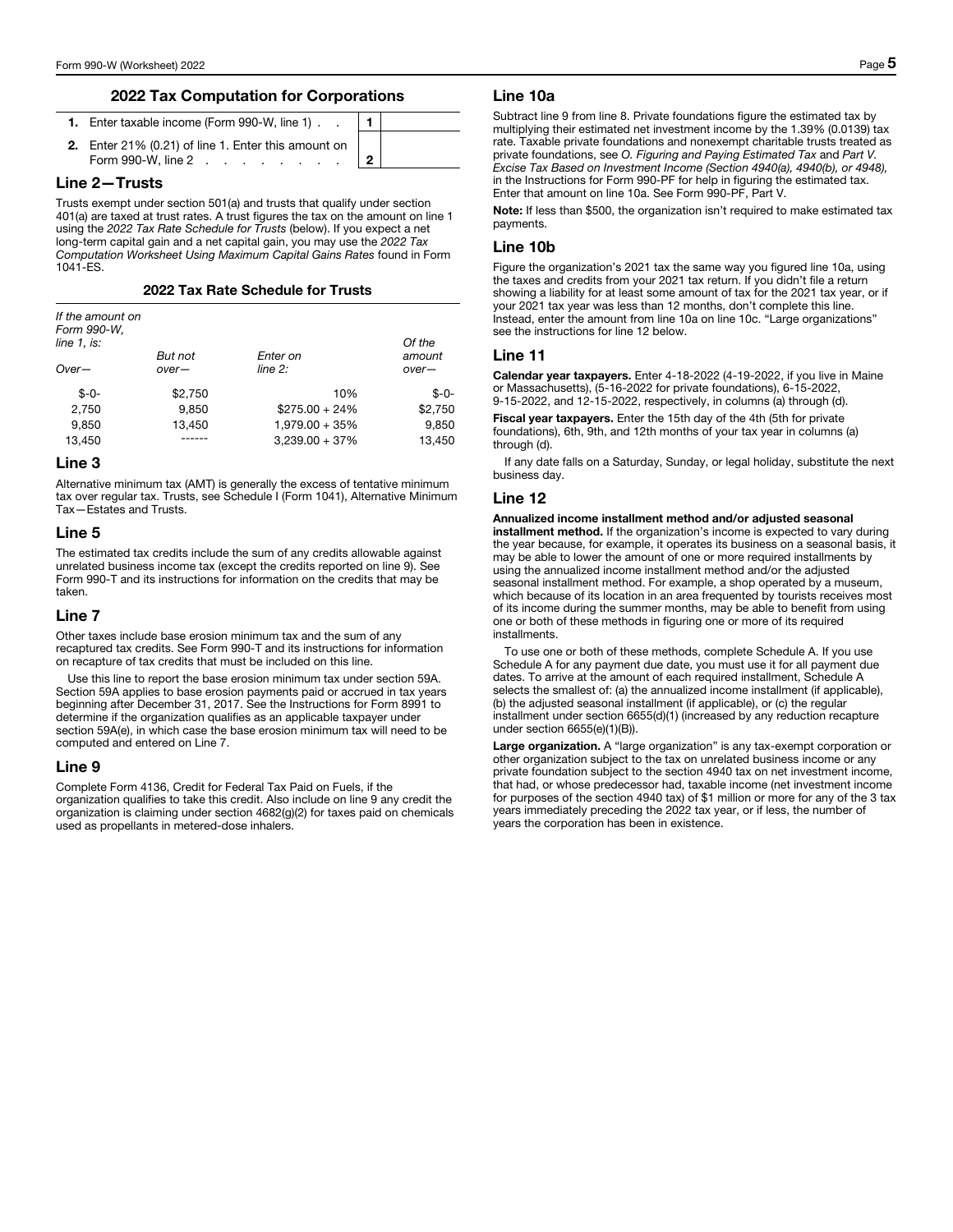For this purpose, taxable income is modified to exclude net operating loss and capital loss carrybacks or carryovers. For more details, see sections 6655(g)(2) and (3).

A large organization not using Schedule A figures the amounts to enter on Form 990-W, line 12, as follows.

• If line 10a is smaller than line 10b: Enter 25% (0.25) of line 10a in columns (a) through (d) of line 12.

• If line 10b is smaller than line 10a: In column (a) of line 12, enter 25% (0.25) of line 10b. In column (b), determine the amount to enter by:

(i) subtracting line 10b from line 10a,

(ii) adding the result to the amount on line 10a, and

(iii) multiplying the total by 25% (0.25). In columns (c) and (d), enter 25% (0.25) of line 10a.

A large organization using Schedule A follows the foregoing instructions to figure the amounts to enter on Schedule A, line 37.

#### Line 13

Enter any 2021 overpayment that the organization chose to credit against its 2022 tax. The overpayment is credited against unpaid required installments in the order in which the installments are required to be paid.

## Line 14

See *Federal Tax Deposits Must be Made by Electronic Funds Transfer*, earlier, for the required method for making the line 14 payments.

#### Schedule A

If you are using only the annualized income installment method (Part I), complete Parts I and III. If you are using only the adjusted seasonal installment method (Part II), complete Parts II and III. If you are using both methods, complete all three parts. Enter in each column on Form 990-W, line 12, the amounts from the corresponding column of Schedule A, line 40.



*Don't figure any required installment until after the end of the month immediately preceding the due date for that installment.*

For each part that applies to you, complete each column in its entirety before going to the next column. For example, if Parts I and III are required, complete column (a), lines 1 through 13, and lines 36 through 40, before starting column (b).

Extraordinary items. Generally, under the annualized income installment method, extraordinary items must be taken into account after annualizing the taxable income for the annualization period. Similar rules apply in determining taxable income under the adjusted seasonal installment method. An extraordinary item includes:

• Any item identified in Regulations section 1.1502-76(b)(2)(ii)(C)(1), (2), (3), (4), (7), and (8);

• A net operating loss carryover;

• A section 481(a) adjustment; and

• Net gain or loss from the disposition of 25% (0.25) or more of the fair market value of the corporation's business assets during the tax year.

These extraordinary items must be accounted for in the appropriate annualization period. However, a net operating loss deduction and a section 481(a) adjustment (unless the corporation makes the alternative choice under Regulations section 1.6655-2(f)(3)(ii)(C)) are treated as extraordinary items occurring on the first day of the tax year in which the item is taken into account in determining taxable income.

*De minimis rule.* At the option of the corporation, extraordinary items identified earlier that are less than \$1 million (other than a net operating loss carryover or a section 481(a) adjustment) may be annualized using the general rules of Regulations section 1.6655-2(f), rather than being treated under the special rules for extraordinary items.

For more information regarding extraordinary items, see Regulations section 1.6655-2(f)(3)(ii) and the examples in Regulations section 1.6655-2(f) (3)(vii). Also see Regulations section 1.6655-3(d)(3).

In Schedule A, Part I, make the appropriate adjustments to annualized taxable income before figuring the estimated tax for each reporting period. Similar adjustments must be made, if applicable, to Schedule A, Part II, if the adjusted seasonal installment method applies.

## Part I—Annualized Income Installment Method

#### Line 1

Enter on line 1, in columns (a) through (d), respectively, the annualization period that the organization is using, based on the options described below. You may elect option 1 separately for each installment.

|                        | 1st | 2nd<br>Installment Installment Installment | 3rd | 4th<br>Installment |
|------------------------|-----|--------------------------------------------|-----|--------------------|
| <b>Standard Option</b> |     |                                            |     | 9                  |
| Option 1               |     |                                            |     | 10                 |

## Line 2

If the corporation has certain extraordinary items, special rules apply. See *Extraordinary items*, earlier. In general, extraordinary items aren't included on line 2, except for certain de minimis items at the option of the corporation. See *De minimis rule*, earlier.

If an organization has controlled foreign corporation income under section 951(a), it must take such income (and allocable credits) into account as the income is earned. The amounts are figured in a manner similar to the way partnership income inclusions (and allocable credits) are taken into account to figure a partner's annualized income installments as provided in Regulations section 1.6654-2(d)(2).

Safe harbor election. Organizations may be able to make a prior year safe harbor election. Under the election, an eligible organization is treated as having received controlled foreign corporation income (and allocable credits) ratably during the tax year equal to 115% (1.15) (100% (1.00) for a noncontrolling shareholder) of the amounts shown on the organization's return for the first preceding tax year (the second preceding tax year for the first and second required installments).

For more information, see section 6655(e)(4), Regulations section 1.6655-2(f)(3)(v)(B)(2), and Rev. Proc. 95-23, 1995-1 C.B. 693.

#### Line 3

Enter on line 3, in columns (a) through (d), respectively, the annualization amounts for the option used for line 1.

|                        | 1st | 2nd<br>Installment Installment Installment | 3rd     | 4th<br>Installment |
|------------------------|-----|--------------------------------------------|---------|--------------------|
| <b>Standard Option</b> | 6   |                                            |         | 1.33333            |
| <b>Option 1</b>        | 6   | ຈ                                          | 1.71429 | 19                 |

#### Line 4b

Include on line 4b extraordinary items of \$1 million or more, a net operating loss deduction, or a section 481(a) adjustment. See *Extraordinary items*, earlier. Also include any de minimis items that the corporation doesn't choose to include on line 2. See *De minimis rule*, earlier.

## Line 6

For the same taxes used to figure Form 990-W, lines 3 and 7, figure the amounts for the months shown on line 1.

## Line 8

Enter the credits to which the organization is entitled for the months shown in each column on line 1.

## Line 12

In column (b), enter the amount from Part III, line 40, column (a). In column (c), enter the sum of the amounts in line 40, columns (a) and (b). In column (d), enter the sum of the amounts in line 40, columns (a), (b), and (c).